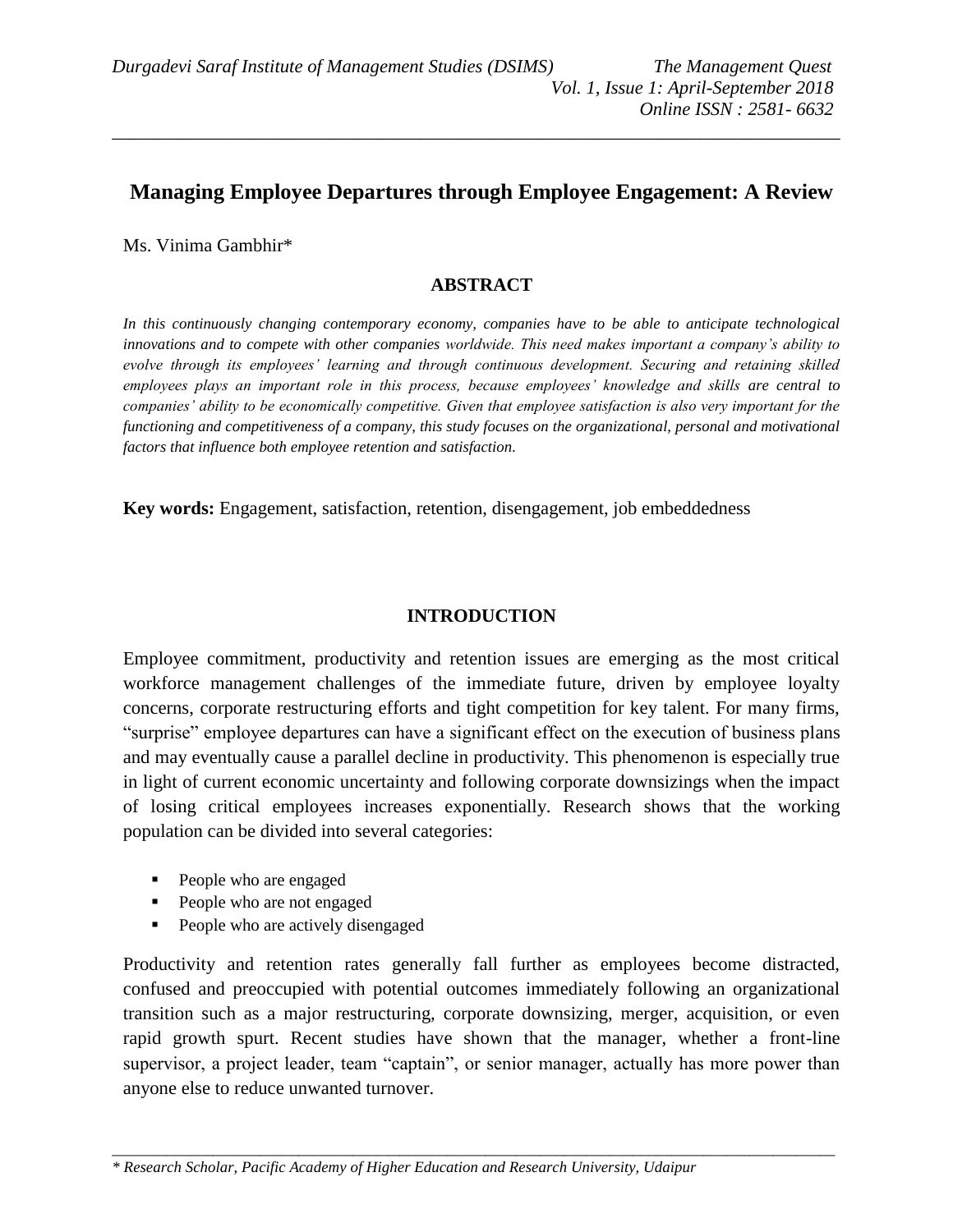Factors which drive employee satisfaction and commitment and are directly within the managers control include providing recognition and feedback, the opportunity to learn and grow, fair compensation reflecting an employee's contributions and value to the organization, a good work environment, and above all, recognition and respect for the uniqueness of each person's competencies, needs, desires and style. In turbulent times, the role of the manager becomes more important than ever because managers play a vital and distinct role, different from anyone else in the organization.

To effectively motivate and retain employees, a manager needs to deal with each person one at a time - asking questions of, listening to, and working together one-on-one. A "good manager" therefore, is one who will help talented people find satisfaction in their work, and "satisfaction" is vital to an employee's decision to stay or leave an organization. It must be recognized, however, that over the last 10-15 years, most organizations have de-layered and eliminated many middle management positions. Today's managers often have large numbers of direct reports in addition to individual responsibilities of their own. Very few have the time to effectively make the emotional tie with their subordinates that is really effective.

The manager's function is that of a "catalyst" and as with all catalysts, the manager's function is to speed up the reaction between two substances, thus creating the desired end product. Specifically the manger creates performance in each employee by speeding up the reaction between the employee's talents and the company's goals, and between the employee's talents and the customer's needs. When hundreds of managers play this role well, the company becomes strong, one employee at a time. In today's slimmed-down business world, most managers shoulder other responsibilities: they are expected to be subject matter experts, individual superstars and leaders in their own right.

What we're faced with today, is an extremely dynamic and volatile work environment marked by continued turbulence in the economy. Managers face a difficult challenge of motivating and retaining employees in an environment of increased uncertainties. Research shows that In the future, successful organizations will be those which adapt their organizational behavior to the realities of the current work environment where longevity and success depend upon innovation, creativity and flexibility. Further, the dynamics of the work environment will have to reflect a diverse population comprised of individuals whose motivations, beliefs and value structures differ vastly from the past and from one another.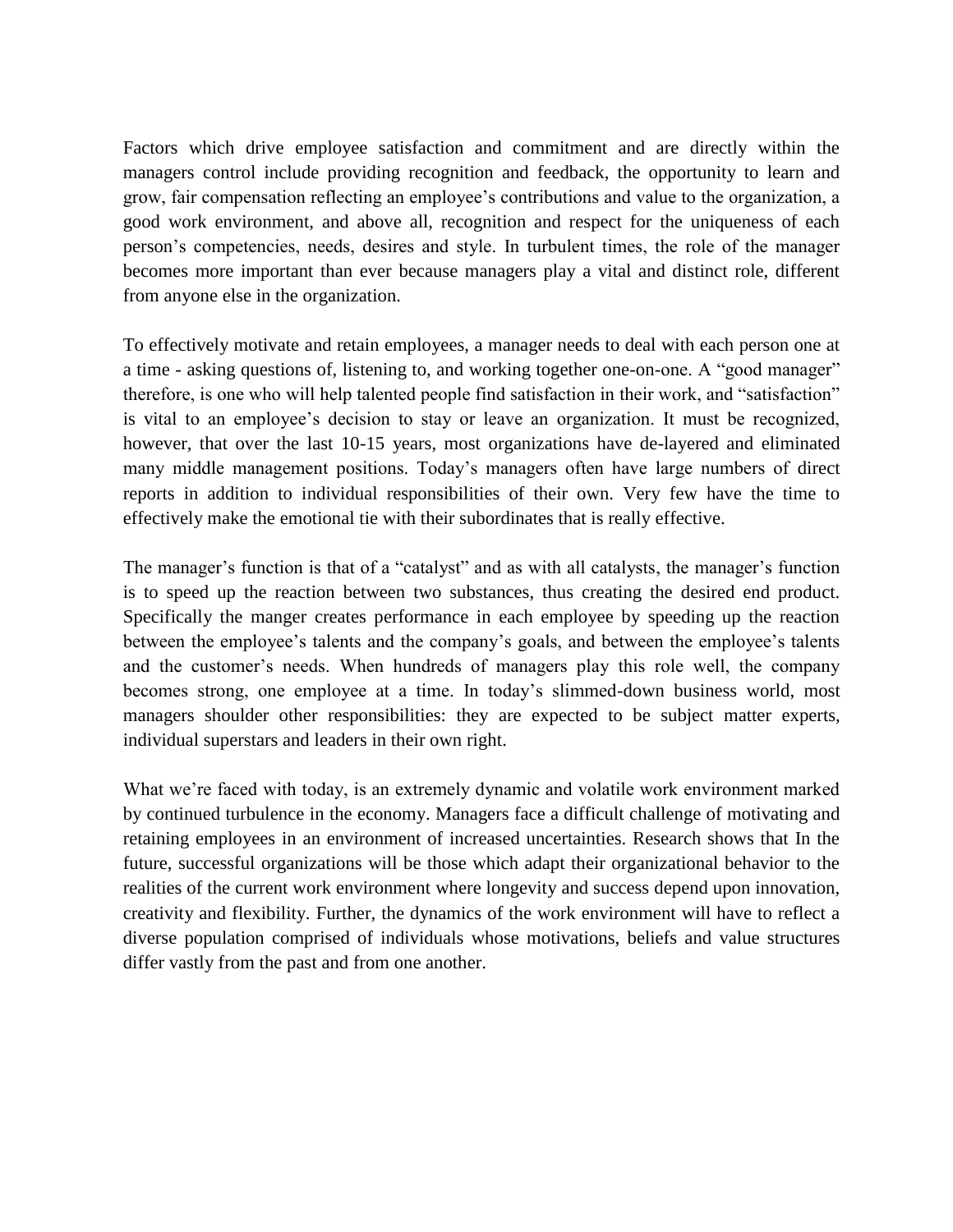### **EMPLOYEE ENGAGEMENT**

Employee engagement is also called work engagement or worker engagement. This concept is from business management. **William A Kahn (1990)** was the one who conceptualized this concept by describing it as engagement at work as the harnessing of organizational members selves to their work roles.

An engaged employee is one who is fully involved in and enthusiastic about his or her work, and thus will work and further their organization's interests. A definition of a fully engaged employee.

- Is intellectually and emotionally bound with the organization.
- Gives 100 percent.
- Feels passionately about its goals and
- Is committed to live y its value.

Employee Engagement is said to be powerful retention strategy in times of diminishing loyalty.

**Csikzentmihalyi (1975)**defines flow as the holistic sensation that people feel when they act with total involvement. Flow is the state in which there is little distinction between the self and environment.

Employee Engagement as the extent to which work force commitment both emotional and intellectual which exists relative to accomplishing the work, mission and vision of the organization. It is said that an engaged employee is the one who can express himself physically cognitively and emotionally during role performance.

Development Dimensions International or DDI defines employee engagement as the extent to which people enjoy and believe it what they do and feel valued for doing it. It also looks closely at value, Engagement and belief which are actual basis for employee engagement rather to keep person involved or engaged in an organization.

People tend to receive more pleasure one satisfaction from what they do if they are in jobs roles that match both their interests and their skills. It is natural tendency in a human being that a person wants to be recognized and reward for his contribution. They feel good, happy when their contributions are valued and appreciated.

And when the same human being feels that he is making meaningful contribution to their jobs their organizations and society as a whole they tend to be involved or more engaged. The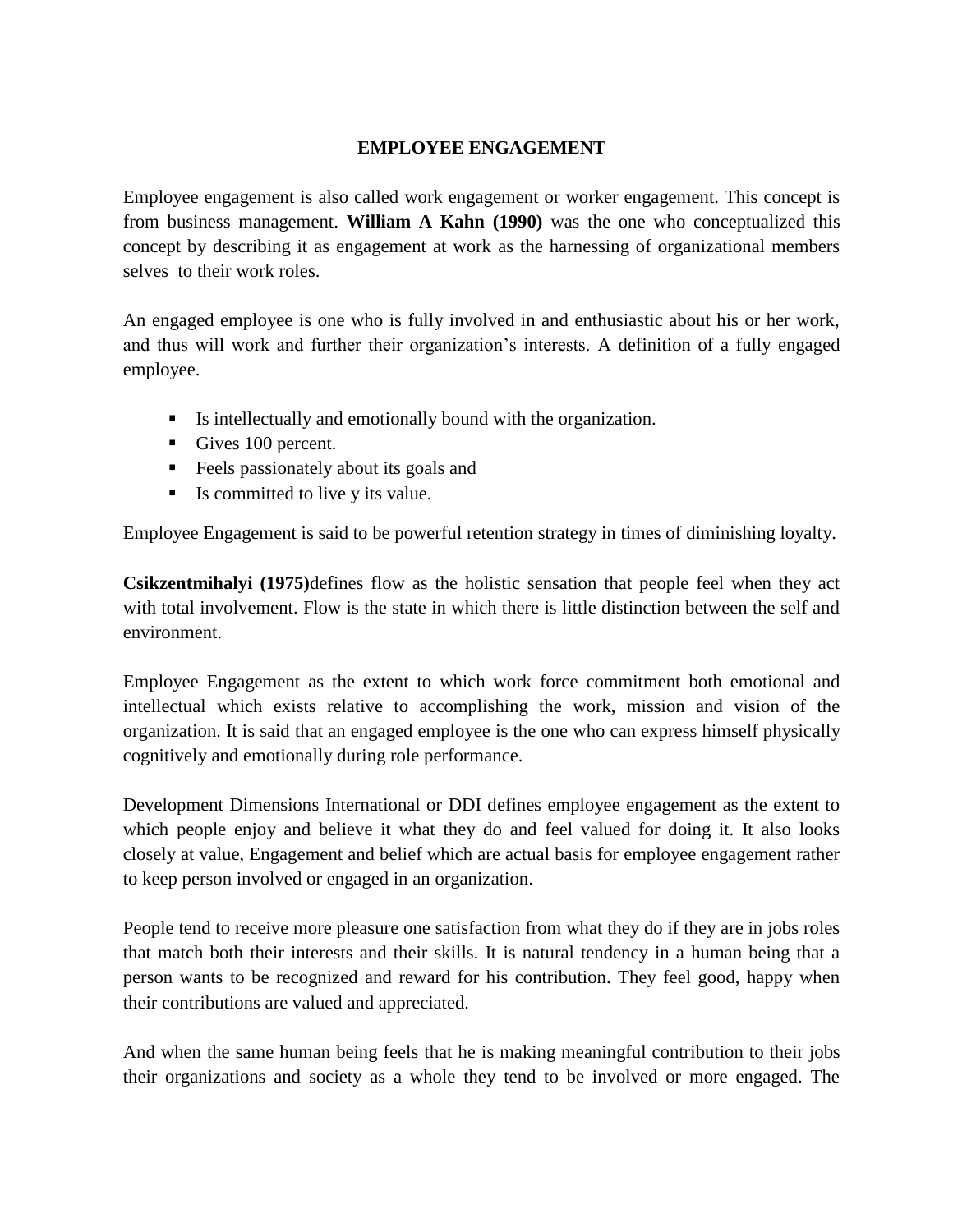connections between what people do every day and the goal and mission of the organization is crucial to engagement.

**Willims R.et.(2005)**all say that past five years have seen surge in the popularity of employee engagement. Many of companies worldwide are making engagement a key ingredient in this overall strategy they believe that are four primary drivers.

- People have become the primary source of competitive advantage. It is believed that almost 80% of market value today comes from intangible assets and 20% from tangible assets. In the year 2002, 20 years later were Brookings institute (2003) examined the primary source of market value in today organization and how it has changed. In 1982, 62% market value of an organization came from tangible assets and 38% from intangible assets. Tangible assets include things like machinery, products etc. intangible assets included brand, intellectual property and important being quality work and everything can be changed or replaced but quality in term of organizations talent, its passion and commitment is not possible to replace. Engagement is fuel that drives the value of intangible assets.
- Retention and the war for talent The society of HRM reported that 48% of the employee it polled are seeking new jobs. According to Alan Weber the editor of East Company it isn't the issue of jobs its work. Growing recognition by workers that corporate leaders have so abused them during recession that when a job producing recovery really kicks in companies will suffer a wave of employee deflation. Additionally worker is getting older with many of the baby bloomers hitting 60 in 2006 and ready to retire. Companies are also becoming increasingly aware of enormous financial costs of turnover-and and are increasingly viewing employee engagement to keep their key employee an attracting new once.
- Popular appeal Engagement is about recognizing people appreciating their contribution talent and focusing on the people to do well. It is positive psychology to appeal through positiveness and retain good staff.
- Overwhelming Impact The human resources function is to take initiative and adopt efficient and positive business strategy. The positive relationally between engagement and performance provides a way for HR to prove its contribution.

#### **BASIC ASPECTS OF EMPLOYEE ENGAGEMENT**

According to **(Vazirani N.)** employee engagement as three basic aspects which have been found through global studies and they are stating that it is largely the organizations responsibility to create an environment and culture for a win-win equation for the partnership between employee and organization. This can be achieved by interactions at highest levels by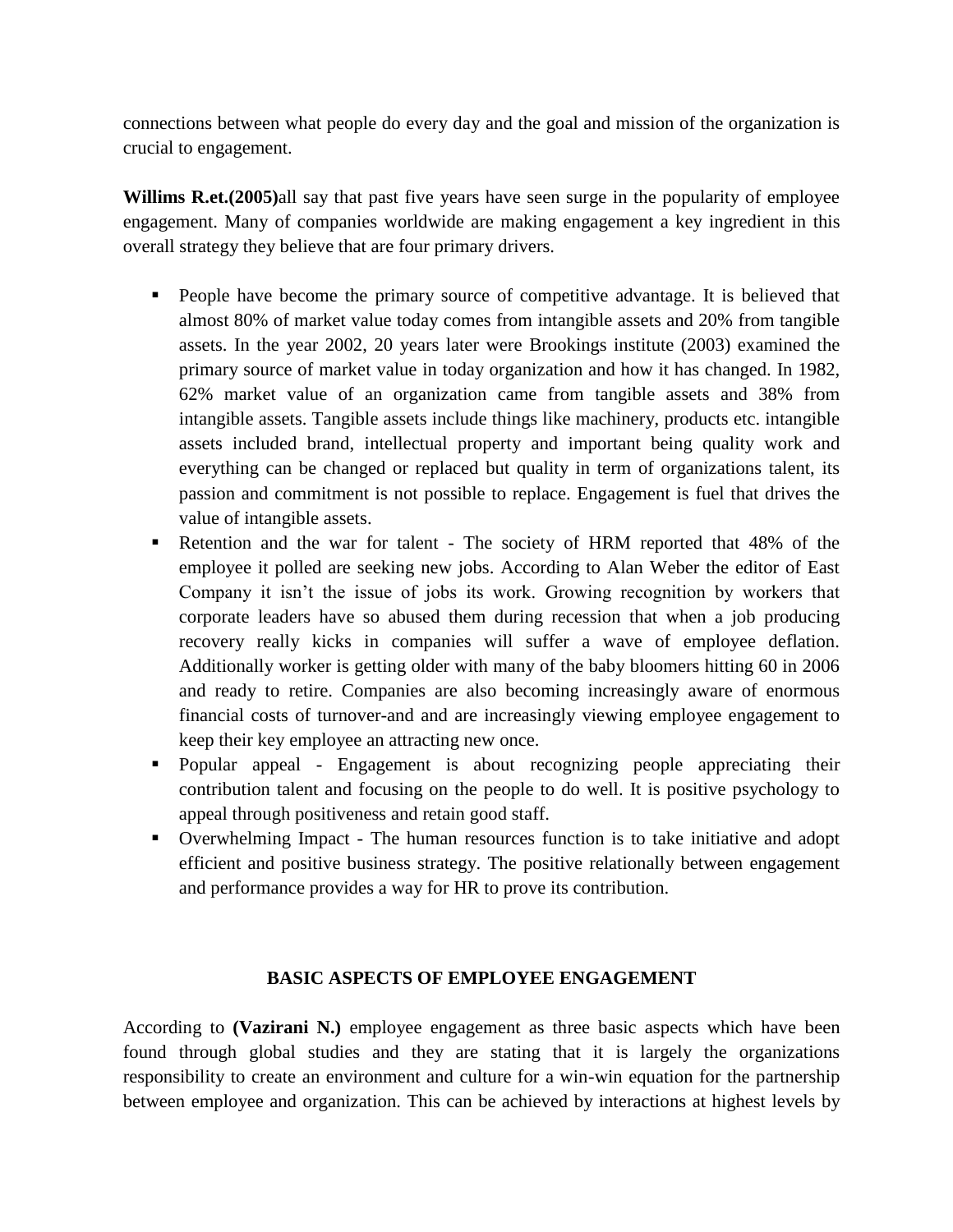the employees and role of employees to create the conditions and promote the employee engagement and also to recognize employees' experiences and their psychological makeup in order to understand employee and his reasons to be kept engaged as it is necessary to look into different types of people . Gallups the consulting organization talks of different types of people to be studied for employee engagement and they are

- **1. Engaged** They are builders. They are concerned with company and their place in it. They work with passion are sincere in approach drive for newer innovations think about their roles and expectations not only move toward but also take organizations with them.
- **2. Not Engaged** They are employees who concentrate only on tasks and need to be told to do the work and do it and just say that they have finished it they are not bothered about goals or expected outcomes. They always feel that they are neglected their contributions and expectations are overlooked. They are unproductive in their relationships with subordinates and boses.
- **3. Actively Disengaged** They are total negative filled with unhappiness. They sow seeds of negative at every opportunity. Every day, actively disengaged workers undermine what their engaged coworks accomplish. The problems and tensions that are fostered actively disengaged workers can cause great damage to an organizations functioning. Therefore it is important that employees need to be motivated at every level and in order to achieve high performance levels and superior result employee engagement is necessary.

Most of the organizations have proved that their strong link of employee engagement in high performance, loyalty and profitability at time in today's competitive market and in today's world of globalization and technological market it necessary for employees to identify with organization. Studies have shown that there are some factors which lead to Employee Engagement. They are

- Career Development in terms of opportunities for self development. And relating the talent in the organizations will help in employee engagement.
- **Leadership in terms of clarity, respectful treatment of employees and behavior in terms of** ethics will help in engagement of an employee.
- Empowerment in terms of employees role in decision making and in building image of the organization.
- It also provides equal opportunities and fair treatment for advancement and growth.
- **Performance appraisal which is not biased well determines criteria for determining level** of employee engagement.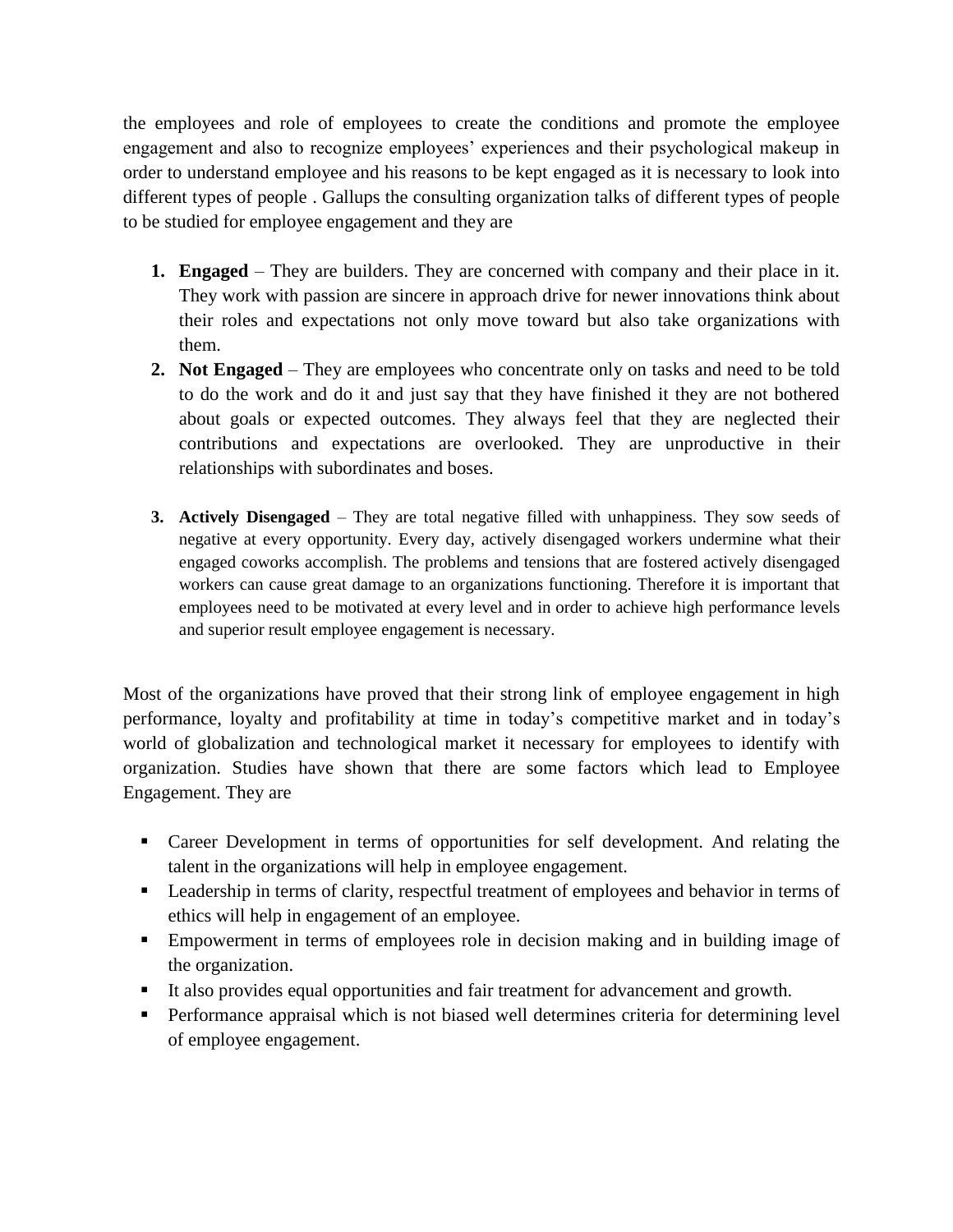- Motivation in terms of pay and benefits so that it will boost engagement levels. Security in terms of not only pay but in health and safely measures will boost employee engagement.
- Job satisfaction is key factor for engaged employee.
- Open door policy in terms of upward as well as downward communication through appropriate channels will help the engagement levels.
- Consideration for family at the time of the time of crises or need will also develop emotional attachment will leads to engagement.
- Co-operation in terms to coordinating work and maintaining ---- working relationships will lead to employee engagement.

# **ENGAGEMENT DRIVERS**

Engagement Drivers play a very important role in employee engagement. They are the levers that organizations can use to build a more engaging work environment. Mainly there are three drivers that lead to the formation of an engaging work environment. The three drivers are right employees in the right jobs exceptional leadership and organizational. systems and strategies. These driver together help in creating positive impact on employee behaviour and attitude. This also builds loyalty, better motivation by providing for their personal and practical needs thus encouraging them to stay with the organization. These engagement drivers should be initiated from top with extensive input from HR.

Engagement is not simple; it has to be a leadership driver initiative from the most senior level all the way to the front line. It needs support from all quarters like environment, strong systems and strategies that promotes and support engagement. Correct recruitment selection, leadership training in-certain skill, performance management and accountability systems that provide direction support and objective assessment. All this will help to provide an environment in which engagement will flourish.

Building engaged work force is a long term ongoing initiative. It requires coordinated consistent efforts from leaders individuals and organizations systems which are linked with drivers. A fully engaged workforce is a loyal workforce expect turnover to drop but it will give not only help fulfilling all needs but will remain competitive some studies have shown that employee engagement is necessary in today's globalization like employee engagement in India.

India is 25 best employers rediff business article of April 17, 2007 says that Aditya Birla group, Satyam Computer Services and Marriott Hotels in India have been ranked as the top three employees in India.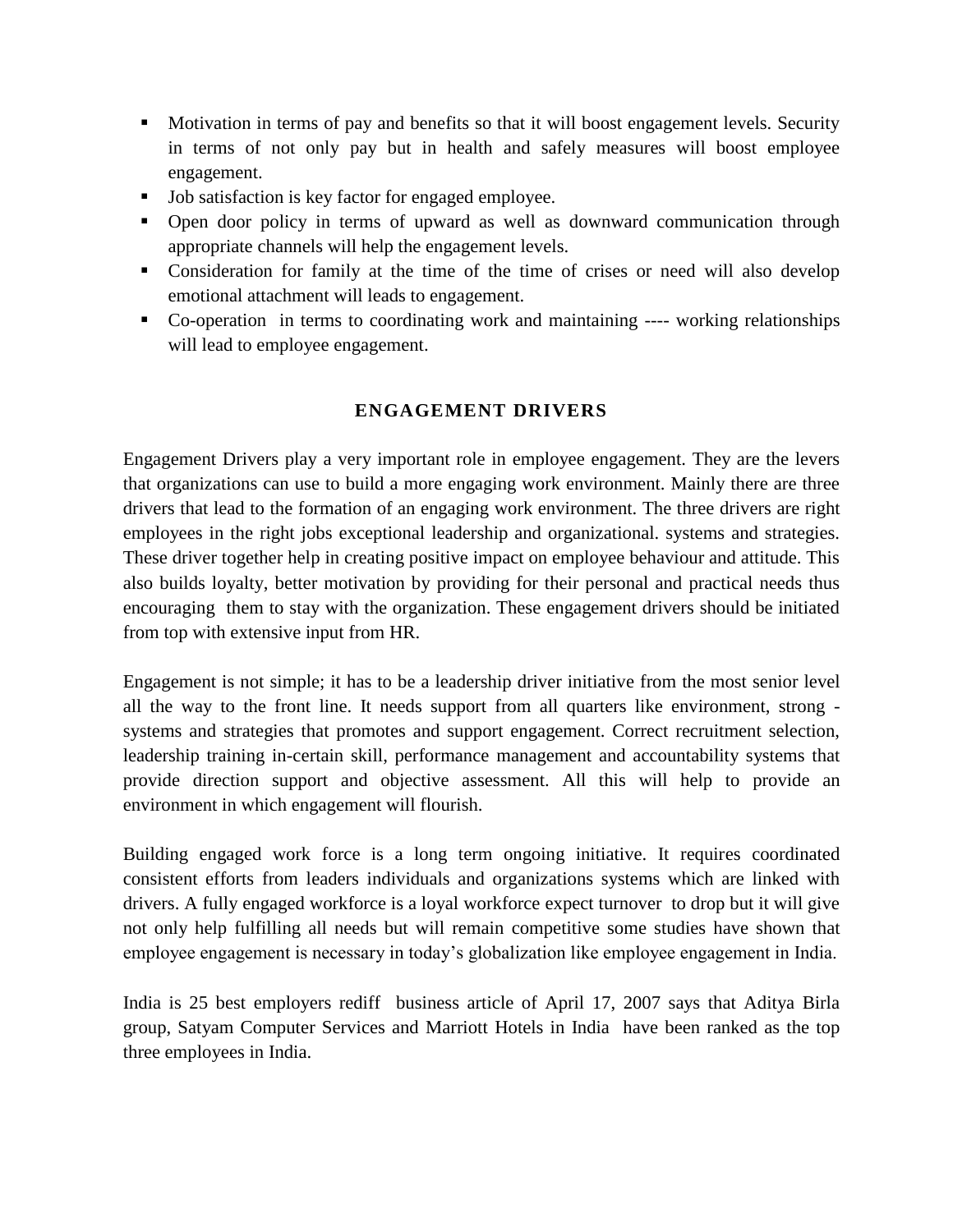The best employees in Asia 2007 study contributed by Hewitt Associates and presented in partnership with Wall Street Journal Asia, provides a definitive benchmark against which you can measure how effective an organization is in providing a workplace that engage the intellectual and emotional commitment of its employees. The best 25 employees in India include companies from both, the new as also the old economy sectors. The other who make up the top 25 include are some names below Eureka Forbes Limited, Gisco Systems (India) Private Limited, Godrej Consumer Products, Wipro BPO, Kotak Mahindra Bank Ltd., Domino's Pizza India Ltd., Ford India Becton Dicknson India Pvt.Ltd., HSBC, Johnson and Johnson Medical etc.

The study determines what it is that makes organizations great employees, analysis the relationship between the best employees and top performing organization and identifies engaging workplace trends for the future.

This survey was done with 230 companies view of over 1,14,000 employees. It also revealed that employees engagement in India has gradually increased since Hewitts first best employers study conducted in 2001. It shows that organizations are placing a growing emphasis on creating a more challenging environment for their people. In India career opportunities is key driver of employee engagement. The study showed that 76% of employees at best employee are satisfied with their career opportunities for the organizations are able to manage employees career opportunities for growth and development irrespective of an employee background, differentiating only on basis of performance. Best employees have highly engaged work force to building a sustainable workforce and focus on growing and loyal employees, retaining talent and giving recognition to them and making them feel valued.

The research paper by Bhatnagar J. in Human Relations Journal investigate talent management and its relationship to levels of employee engagement, which showed that good level of engagement may lead to high relation, but only for limited time in the 272\BPD\ITES a need for a more rigors employee engagement.

Due to globalization, corporate sector is discovering new ways of operating and surviving at the global level in all spheres of management. This paper by Sathe Debsis discusses the dynamics of changes that are taking place in management of employee relations and now human resource management (HRM) strategy is being used in this regard. Conclusion drawn shows that building cooperative employee relations continues to be high on corporate priorty while employee welfare still remain a priority for promoting employee satisfaction and engagement the focus on employees loyalty is getting diluted to give away to performance orientation.

Article in Ivey Business Journal by Thomas K. explains the popularity of intrinsic rewards and how these rewards help to build a high engagement culture.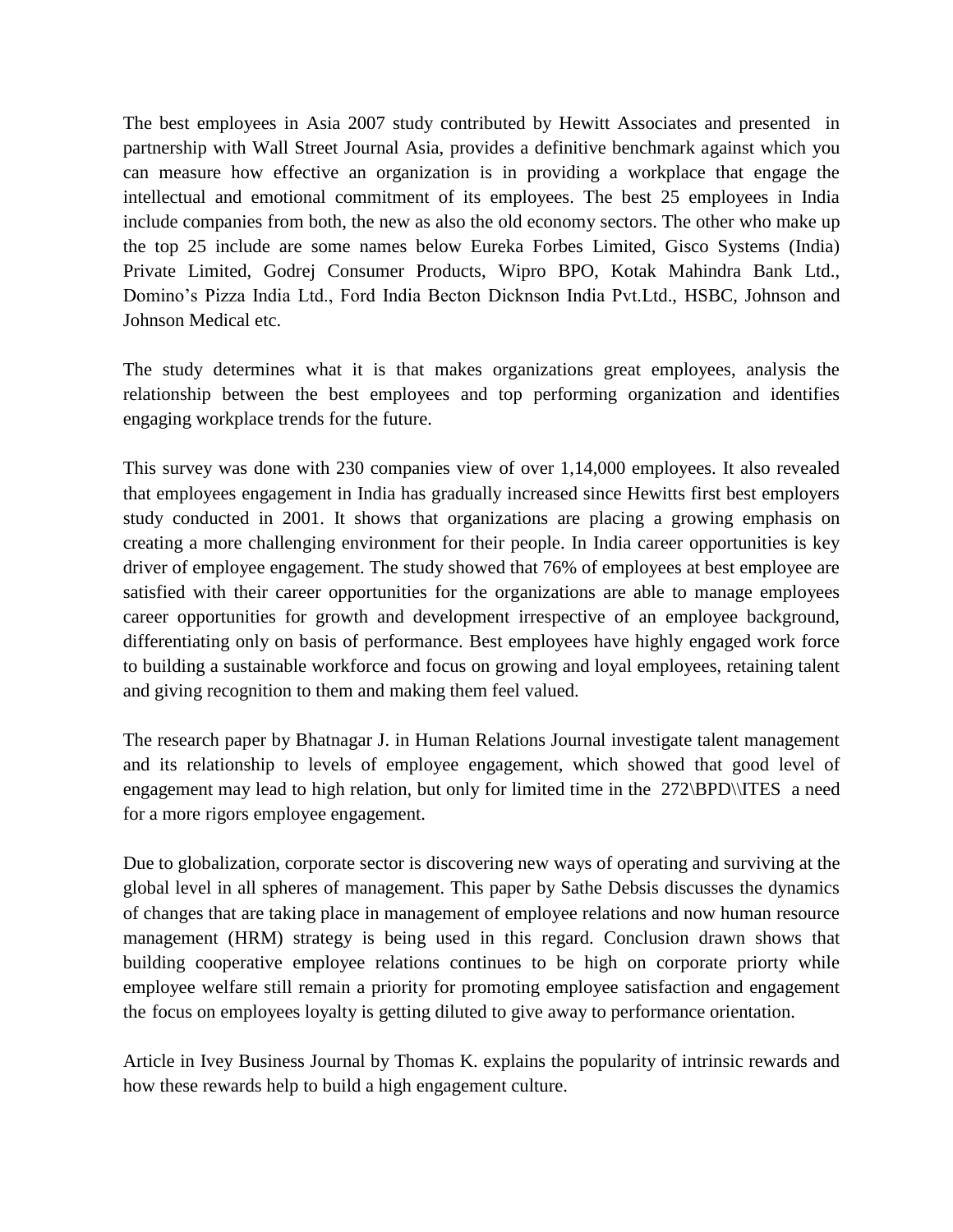The engagement in India has a clear members of specific factors associated with young, dynamic and paced fast economy. Employees expect opportunity a chance partake in the action. They trust their leaders and are willing to make the necessary sacrifices to ensure the success of the organizations they belong.

According to Annual report of 2009 at Bangalore states that India ranks highest in both performance excellence and employee engagement.

Successful employee engagement strategy helps to create a positive environment in work place. It helps to create emotional attachment and brings about changes in attitude and behavior by even importing service as well as customer client relationship.

Best practice of employee engagement include approaches after initial recruitment and induction which also include.

- 1. Rewards
- 2. Team Building
- 3. Leadership / Mentoring
- 4. And good culture in an organization

As it has become critical in virtual and global environment so that it can survive in today's competitive world.

## **JOB RETENTION**

In this continuously changing contemporary economy, companies have to be able to anticipate technological innovations and to compete with other companies worldwide. This need makes important a company's ability to evolve through its employees' learning and through continuous development. Employee Retention refers to the ability of an organization to retain its employees. However, many consider it as relating to the efforts by which employers attempt to retain employees in their workforce. Therefore, retention becomes the strategies rather than the outcome. Companies should anticipate technological innovation and be able to compete with other companies worldwide, so as to evolve through the continuous learning and development of its employees.

The increasing global competition for the 'best' employees brought about by the shortfall in new workforce entrants in many advanced industrial economies makes essential companies' ability to ensure that their employees will keep on working for them in order to maintain their competitive advantage. However, a large, and perhaps growing, number of employees nowadays do not want a traditional career within one company. Consequently, they are less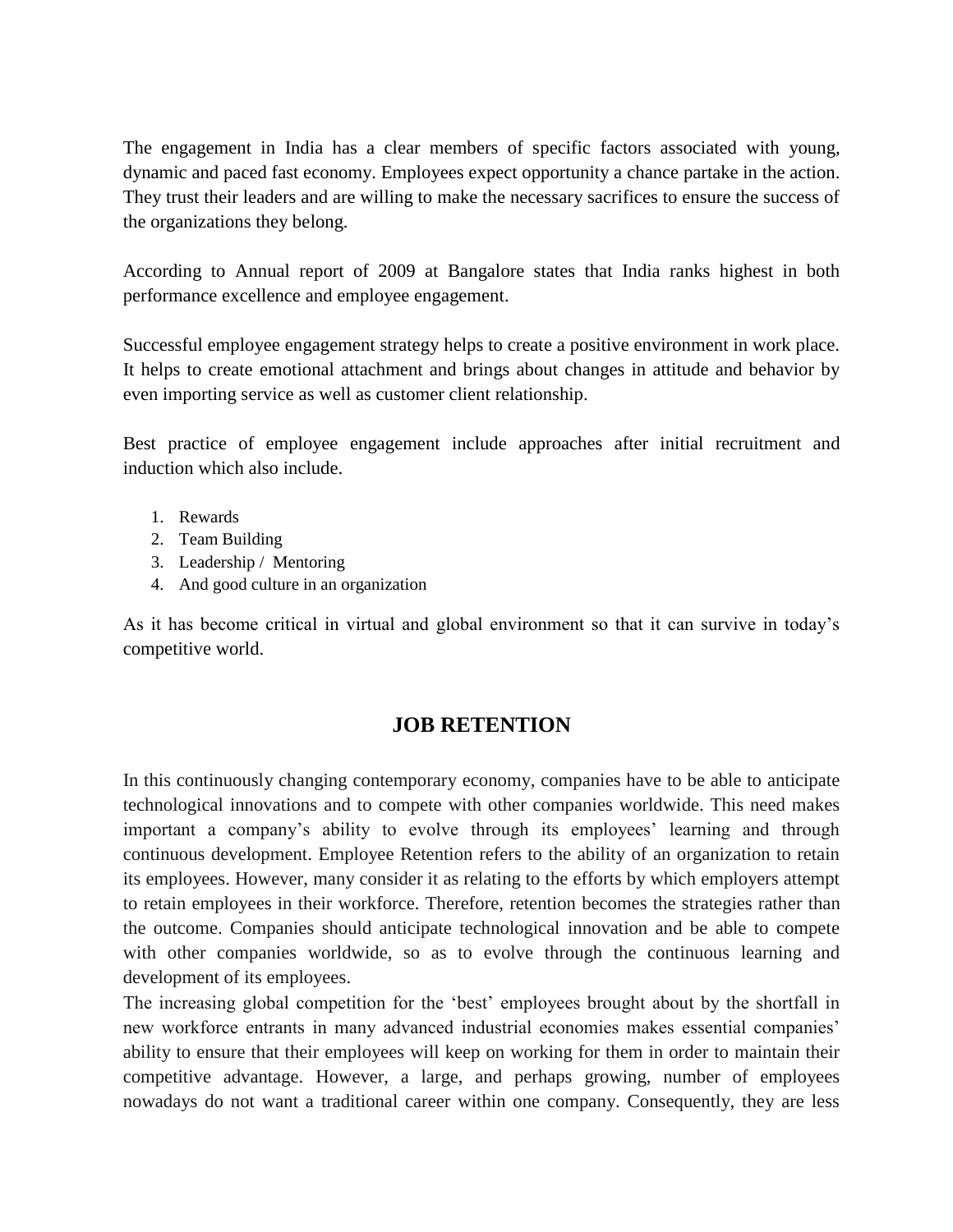loyal and more opportunistic than workers in the past. If employees feel they aren't learning and growing, they feel they are not remaining competitive with their industry peers for promotion opportunities and career advancement.

Securing and retaining skilled employees plays an important role in this process, because employees' knowledge and skills are central to companies' ability to be economically competitive. The retention and further development of highly skilled (or valued) employees is often the key priority in terms of a company's human resource management strategy. Some companies have in place strategic policies to respond to the upcoming global competition for the most skilled employees, which include looking to the future. Therefore, companies may focus not only on high achievers at the present time, but also on those with potential to become high performance in the future.

#### **EMPLOYEE DISENGAGEMENT**

Managers often blame organizational policies or pay scales for the loss of talent. Contrary to expectations, research indicates that money is not even in the top five reasons employees give when asked why they are leaving an organization.

The way an organization distributes money indicates what management really wants however. It sends a message to employees whether the company truly pays for performance; incentive plans indicate service or sales to customers; and an organization that pays and supports employee development will generously pay for academic and training courses. Salary and benefits tend to attract people to organizations, but are not usually the reasons employees leave. Listed below are some factors towards which employees seek change:

- Value
- **Equity**
- $\blacksquare$  Finances
- **Favoritism**
- **Anomaly**
- **Precedent**
- **Appropriateness**

Viewed from an employees' perspective, a "healthy" organization is one in which people are generally satisfied with the quality of their work life. They feel empowered to help shape decisions that affect them, they have the resources and skills to satisfy customer needs and they are generally confident in the abilities of the leadership team. From the organization's perspective, the organization is "healthy" if it is viable as measured by its profitability, competitive market position, and customer satisfaction.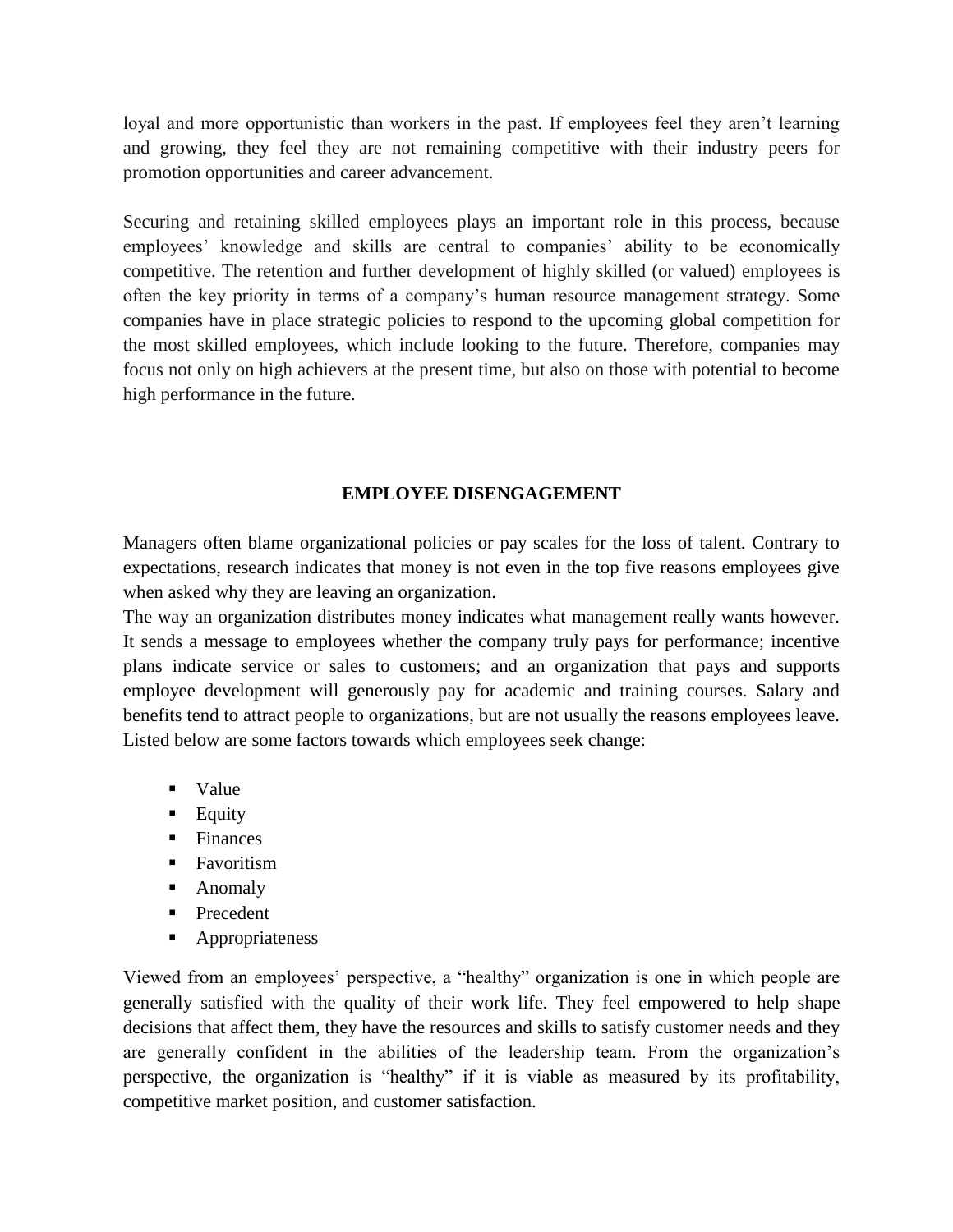### **WHY DO PEOPLE STAY IN THEIR JOBS?**

Previous research into understanding why people decide to leave their jobs or stay in them focused on the attitudinal model of job satisfaction and commitment to the organization. This model supposes that low levels of job satisfaction and organizational commitment forecasts the likelihood an employee will leave when that employee is engaged in job search. The research, however, found that attitudinal variables were only moderately accurate predictors of employees' intent to leave.

Satisfaction based models explaining why people leave their jobs have not been shown to be very accurate predictors of employees actually leaving. The study, "Why People Stay: Using Job Embeddedness to Predict Voluntary Turnover" by Terence R. Mitchell, Brooks C. Holtom, Thomas W. Lee, Chris J. Sablynski and Miriam Erez, presents a new paradigm for understanding why some employees leave their jobs that is a better forecaster of actual employee departures. This study outlines and describes the nature and dynamics of job embeddedness and addresses some retention strategies that flow from a better understanding of this concept.

Job Embeddedness looks beyond the traditional factors of satisfaction and commitment that have typically been considered to retain people in organizations. Using 3 factors that are considered from both an internal and an external perspective the researchers create a 6 dimensional model of the influences that hold people in their roles. The three factors are: Links, which are the connections to the organization  $\&$  the community, Fit; with the role and the community/geography around the organization and, Sacrifice; the material or psychological benefits that would be lost by moving to a new role in the organization.

The researchers expanded on the literature about organizational attachment. They looked to three types of studies to form the construct of job embeddedness:

- The importance of non-work factors, such as family, hobbies and community activities in forming attachments to the organization.
- Non-attitudinal factors such as work-related groups or the benefits of working with a particular manager.
- Evidence showing that satisfied employees sometimes quit their jobs because of a precipitating event outside of the organization.

Job embeddedness is a paradigm that considers a broad range of influences on employee retention. It is different from job satisfaction, because it looks beyond an employee's job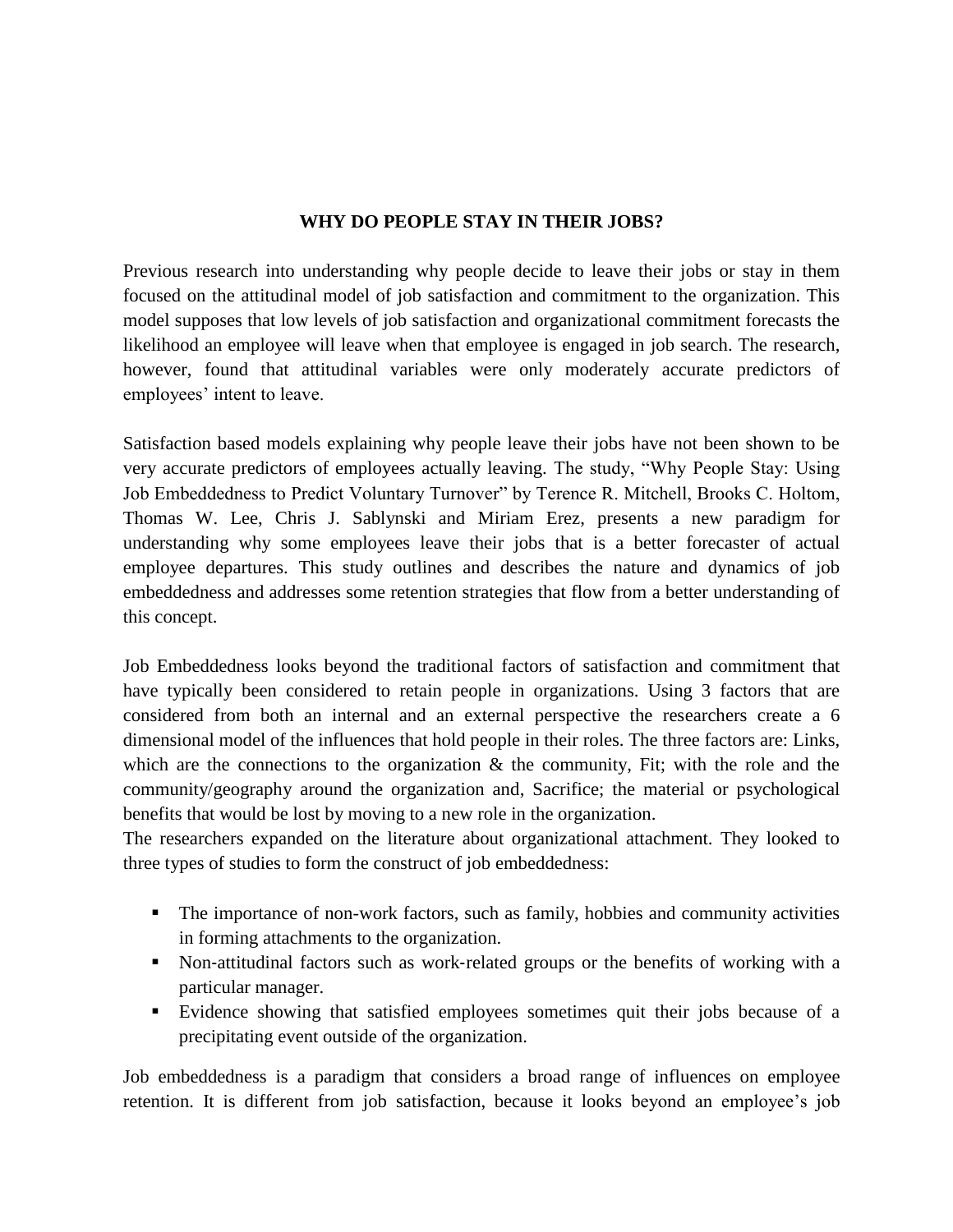related attitudes to consider a complex web of dimensions that show the whole employee, both on and off the job. Much has been made of the fact that satisfied employees who are committed to the organization will stay with the organization.

### **OBSERVATION AND CONCLUSION**

It was observed that dissatisfied youngsters tend to move around between jobs and do not stay around long enough to develop adequate job satisfaction. Those who do, often reach a stage where their extended period of service brings about increased competence, occupational confidence, responsibility and autonomy, all of which work increased job satisfaction in hand. Older workers also appear to be better able to resign themselves to their particular job situation, and to find aspects thereof that bring about contentment. In essence, older people tend to value different things at work, for example, they may be less interested in task variety than younger people within the organizational setting.

Many researchers concurred that higher occupational levels are generally associated with higher job satisfaction because people at these levels have greater opportunities to satisfy their needs for greater autonomy, challenge and responsibility at work. These have great value in building self-esteem and self-actualization, which boost satisfaction in return. Higher levels of responsibility and a wider span of authority and autonomy serve as powerful determinants of satisfaction in the workplace, as do the status of a more senior appointment, as well as better remuneration and the auxiliary benefits that normally accompany more senior positions.

Some researchers believed that added satisfaction from being in a more senior position also comes from the increased opportunities these employees have to satisfy their motivational drives, for example their need for achievement and self-fulfillment, and that these opportunities are somewhat more limited on the lower levels. The upper-level employees' job satisfaction is affected mostly by decision-making and jurisdiction, whereas that of lower level employees is influenced primarily by the opportunity to establish themselves as successful and competent, and the resultant feelings of contentment.

A successful employee engagement strategy helps to create a community at the workplace. When employee are positively engaged with their organizations they four an emotional connection with company. This increase not only customer satisfaction but also changes attitudes.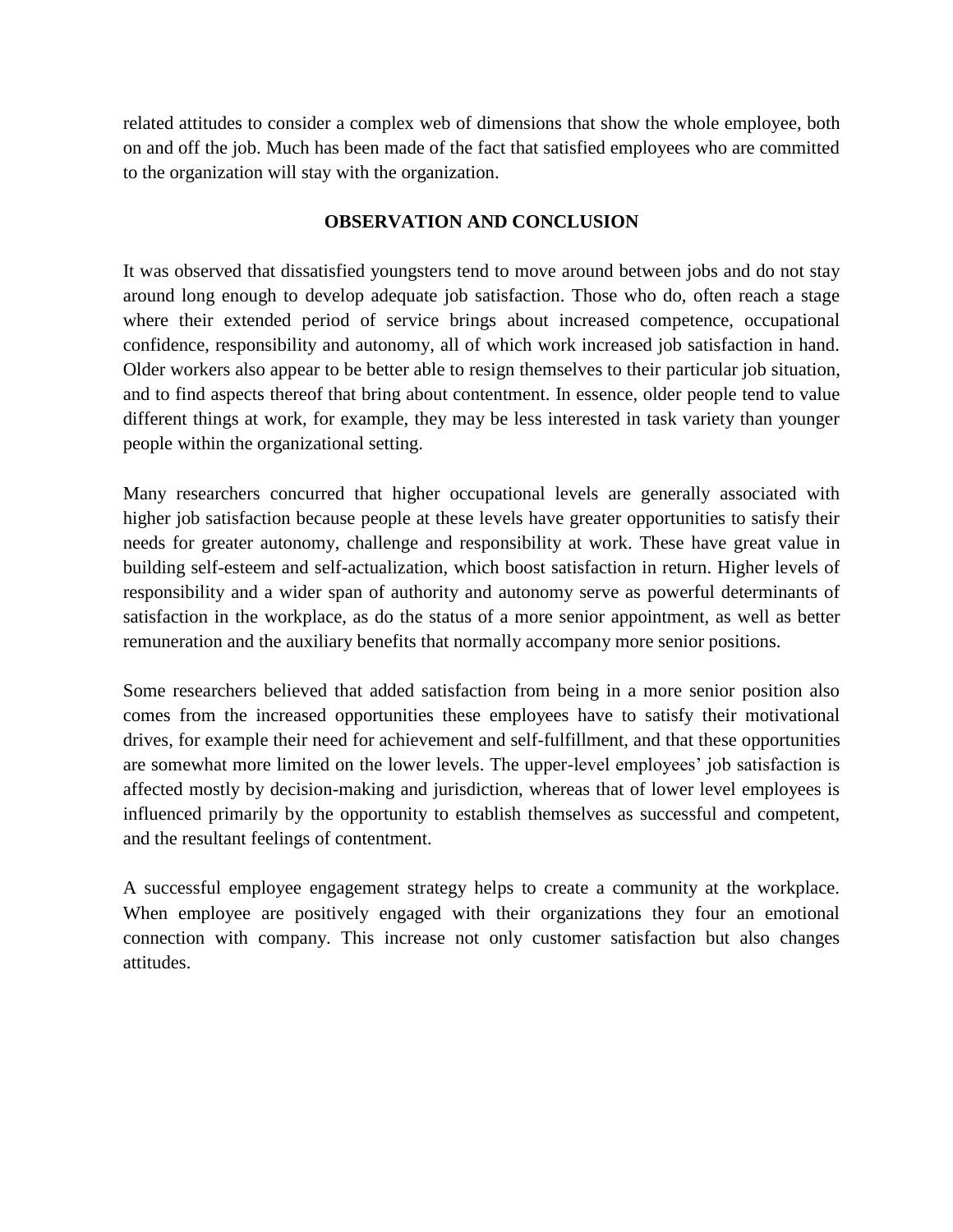#### **BIBLIOGRAPHY**

Employee Retention: Reducing Recruitment by Increasing Retention (Vol. 2); Drake International.

Employee Retention: Organisational and Personal Perspectives; Kyndt, E., Dochy, F., Michielsen, M., Moeyaert, B., 2009.

Determinants of Employee Job Satisfaction: An Empirical Test of a Causal Model; Agho, A.O., Mueller, C.W. & Price, J.L.

One More Time: How Do You Motivate Employees?; Frederick, H., Harvard Business Review (HBR) Classic.

A Market-Driven Approach to Retaining Talent; Cappelli, P., Harvard Business Review (HBR).

Prediction of Job Involvement, Job Satisfaction, and Empowerment from Organizational Structure and Corporate Culture; Bhargava, S. & Kelkar, A.

Whole Foods Case Study: Leadership and Employee Retention; Johnson & Wales University, 2012.

Why People Stay in Their Jobs: New Perspectives on Employee Retention, 2011.

"Why People Stay: Using Job Embeddedness to Predict Voluntary Turnover" Mitchell T.R., Brooks C. H, Thomas W. L, Sablynski C.J. & Erez M., 2001.

Jyotsna bhatnagar (2007) Volume 29, Issue 6 Pg640-665 Employee Relations, Emerald Group Publishing Ltd. "Talent management strategy of employee engagement in Indian IETS employees : Key to retention.

Saini, Debi S. (2006) Managing employee relations through strategic human resources management : evidence from two Tata companies' Journal Indian Journal of Industrial Relations.

Thomas K. The four intrinsic rewards that drive employee engagement' Ivey Business Journal Feature article Nov.Dec.2009.

[http://www.siescoms.edu/images/pdf/research/working-pep/employee engagement. PDF.](http://www.siescoms.edu/images/pdf/research/working-pep/employee%20engagement.pdf) [http://retention](http://retention/) naukrihub.com/increase-employee-engagement.html